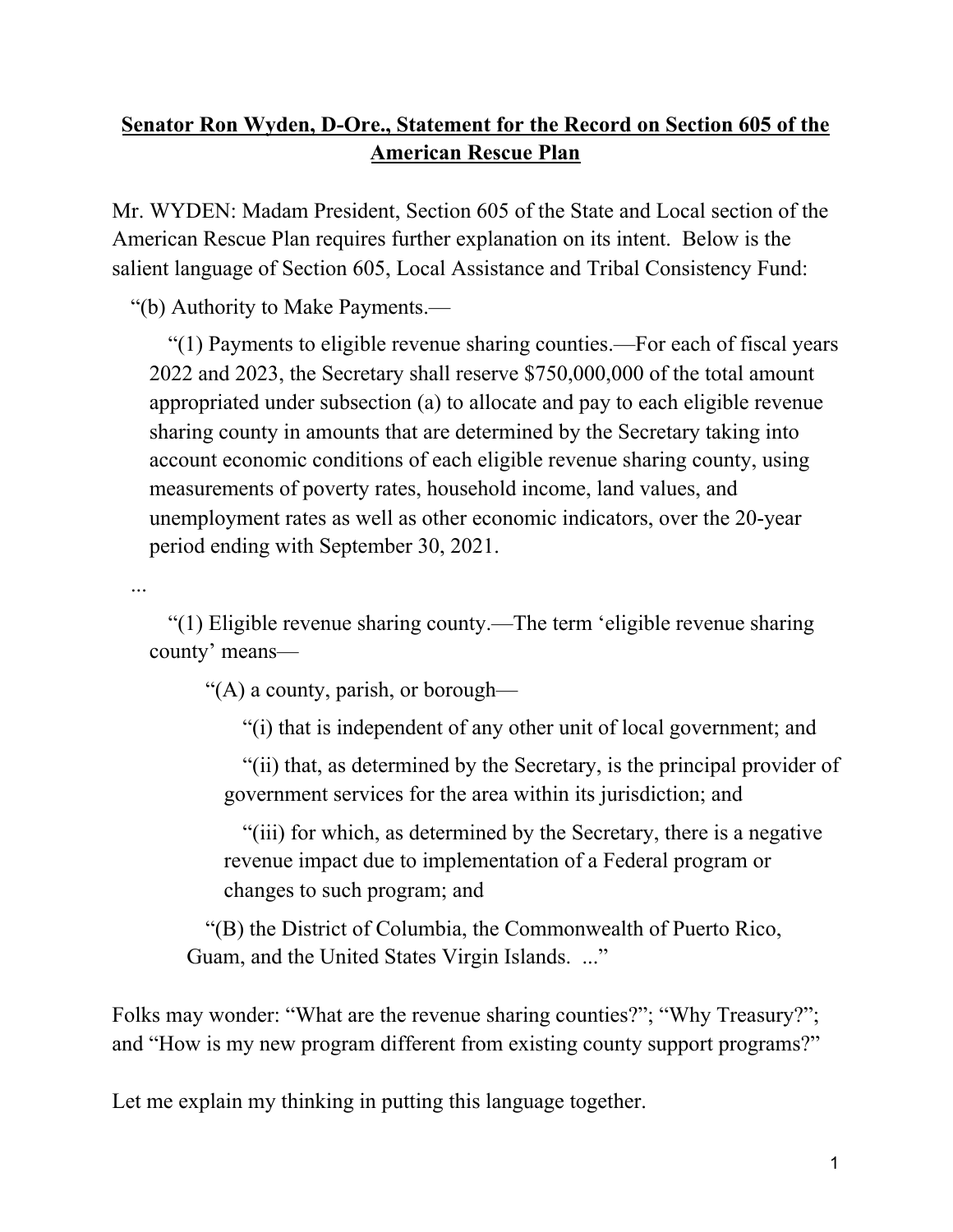In every state, but especially the West, there are counties with tracts of federal lands that have unique impacts on the local economy. These counties are referred to in Section 605 as "revenue sharing counties" -- counties that have a direct fiscal relationship with public lands and public resources. These counties help pay for roads, schools, and other services that directly benefit and, in many cases, support federal lands. They get payments for the tax-exempt status of those public lands, or payments intended to split the revenue from the commercial use of public lands. This relationship between the counties and those lands and extractive industries usually means they are boom-and-bust counties -- falling faster into recession and slower to climb out of recession when changes occur to particular federal programs or when, for example, a massive global pandemic hits without warning.

I, and many of my colleagues, have worked for years on programs attempting to stabilize those local economies -- primarily through two laws: the Secure Rural Schools and Community Self Determination Act, which is largely administered by the Secretary of Agriculture through the U.S. Forest Service and the Bureau of Land Management; and the Payment in Lieu of Taxes Program, administered through the Secretary of the Interior.

So, why implement a new and separate program assigned to the Secretary of Treasury? Treasury is the agency with the best and most complete knowledge of the economic workings of our nation. Therefore, it is right up its alley to "tak[e] into account economic conditions of each eligible revenue sharing county, using measurements of poverty rates, household income, land values, and unemployment rates as well as other economic indicators, over the 20-year period ending with September 30, 2021." In addition, my 20 years of experience in this arena, combined with what I've heard from Oregonians in rural counties, adds up to the conclusion that it is time to try something new to stabilize the local economies of these revenue-sharing counties.

I am not expecting Treasury to do this work on its own. I will work with the Department, as will my colleague and long-time partner on this issue, Senator Crapo. I also fully expect Treasury to consult with others in government who have history in this arena on the creation of this new formula such as the Secretaries of Agriculture and Interior, as well as the National Association of Counties, state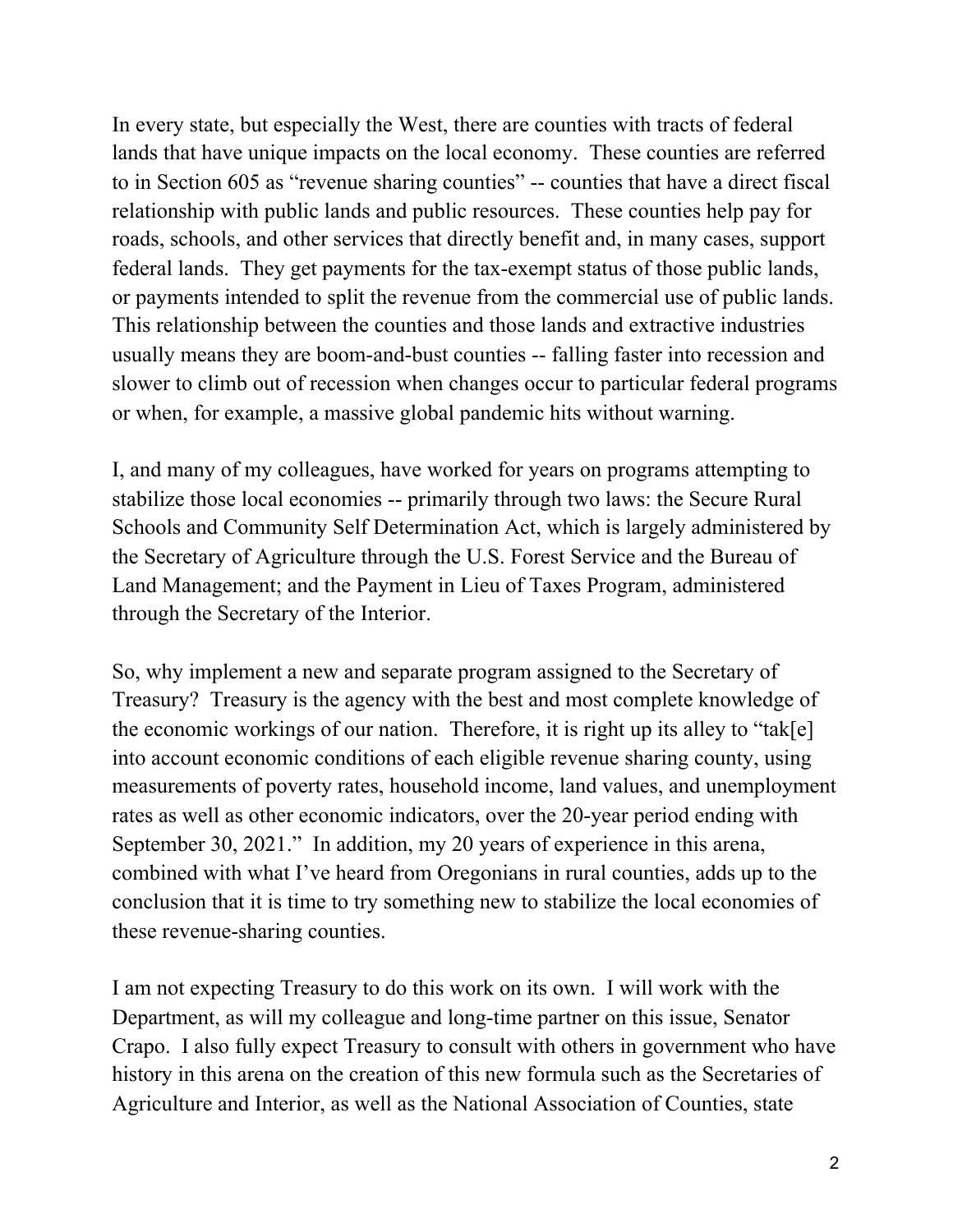county associations, including the Association of O&C Counties Oregon, and many other groups with a deep understanding of these impacts across the United States. These entities will help Treasury stand up this new program at Treasury because they provide historic context to the entirely new program in its analysis of the needs of the counties, for the first time taking into account economic conditions on the ground. The new program will include \$1.5 billion for eligible counties and \$500 million for Tribes over the next two years.

So, now that I have covered the questions of "What are the revenue sharing counties?"; "Why Treasury?"; and "How is my new program different?"; I want to provide an answer to "What has happened in the revenue sharing county to warrant a payment?"

Revenue sharing counties have suffered economic loss due to the implementation of, or changes in, a federal program. For example, necessary environmental and wildlife protection laws have reduced the revenue sharing payments to counties that host U.S. Forest Service lands and timberlands managed by the Bureau of Land Management.

Over the last half century, revenue sharing counties have seen their budgets fluctuate wildly based on inconsistent revenue sharing payments caused, in part, by the boom and bust nature of resource extraction industries. Additionally, current federal county payments laws meant to stabilize this cycle, such as PILT and SRS, are often inconsistently funded and leave counties on an economic roller coaster each year waiting for inconsistent reauthorizations.

The purpose of my new program is to help stabilize the budgets and economies of counties that have historically hosted extractive industry on private or public lands and where downturns in those extractive industries, caused by government action, affected the county economically and budgetarily.

Unfortunately, due to the nature of the reconciliation process in the Senate, the final language of the new county payments program did not make this perfectly clear. Instead, the final language referred simply to revenue sharing counties, but requires Treasury to establish a formula that helps both.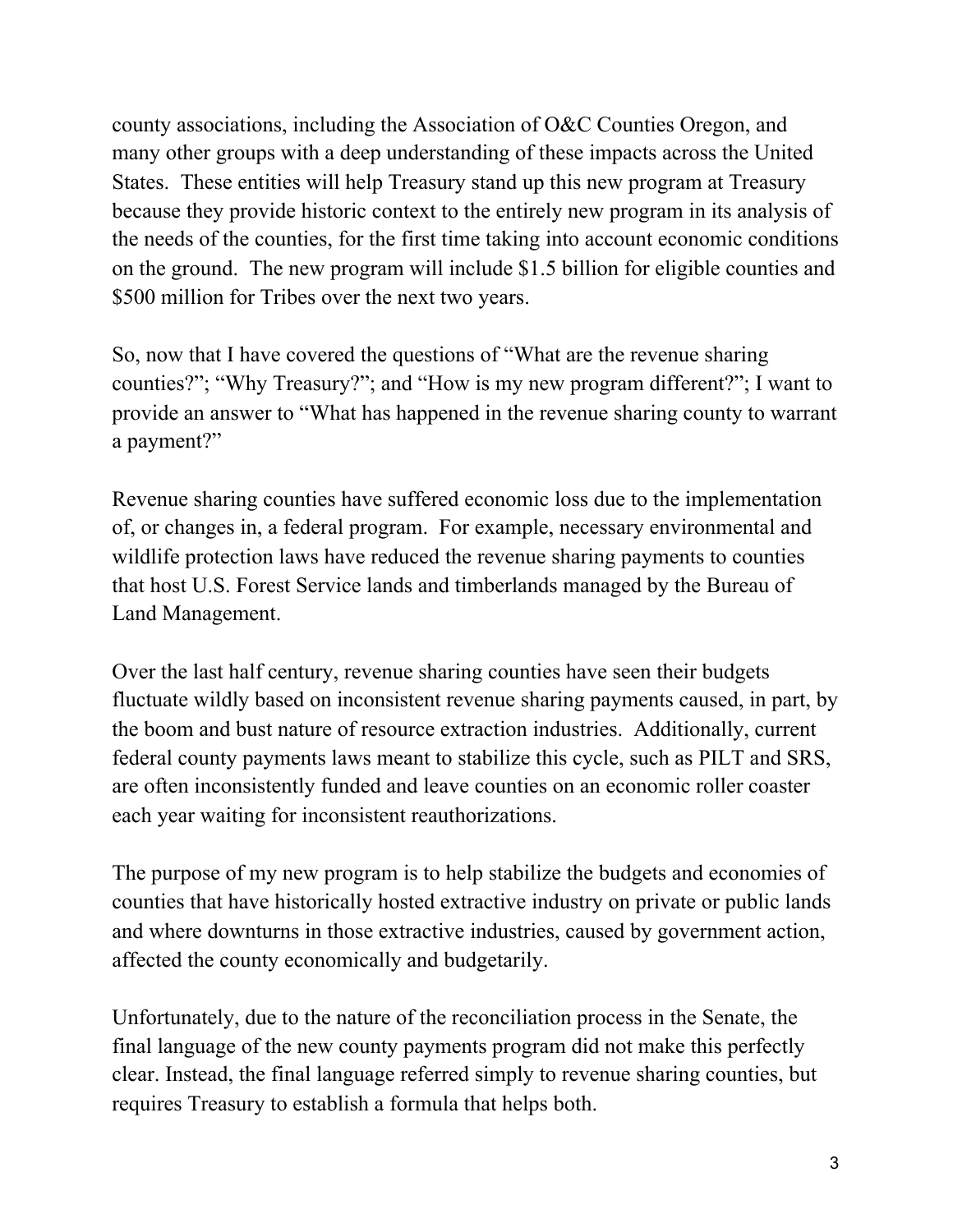Let me touch on a couple of the other key provisions in the section. First, while the money provided is for a county to use as it sees fit, a county cannot use any of the funds to lobby anyone for any reason at any level of government. If a county does use the money in this unauthorized manner, the county must return the improperly used money to the treasury.

The county that takes money under this section must report to the Treasury Secretary about the use of that money. The Secretary has the discretion to make the reporting requirements more detailed. And lastly, if the county does not make a timely report, then the county must pay a penalty.

And lastly, let me talk about the \$500,000,000 in this section destined for the Tribes. The section reads:

"(2) Payments to eligible tribal governments.—For each of fiscal years 2022 and 2023, the Secretary shall reserve \$250,000,000 of the total amount appropriated under subsection (a) to allocate and pay to eligible Tribal governments in amounts that are determined by the Secretary taking into account economic conditions of each eligible Tribe.

...

"(2) Eligible tribal government.—The term 'eligible Tribal government' means the recognized governing body of an eligible Tribe.

"(3) Eligible tribe.—The term 'eligible Tribe' means any Indian or Alaska Native tribe, band, nation, pueblo, village, community, component band, or component reservation, individually identified (including parenthetically) in the list published most recently as of the date of enactment of this section pursuant to section 104 of the Federally Recognized Indian Tribe List Act of 1994 (25 U.S.C. 5131)."

This section of the bill would establish a new Tribal economic stabilization fund, which would allow the Department of Treasury to make payments to Tribal governments for any governmental purpose deemed necessary by the Tribe. This